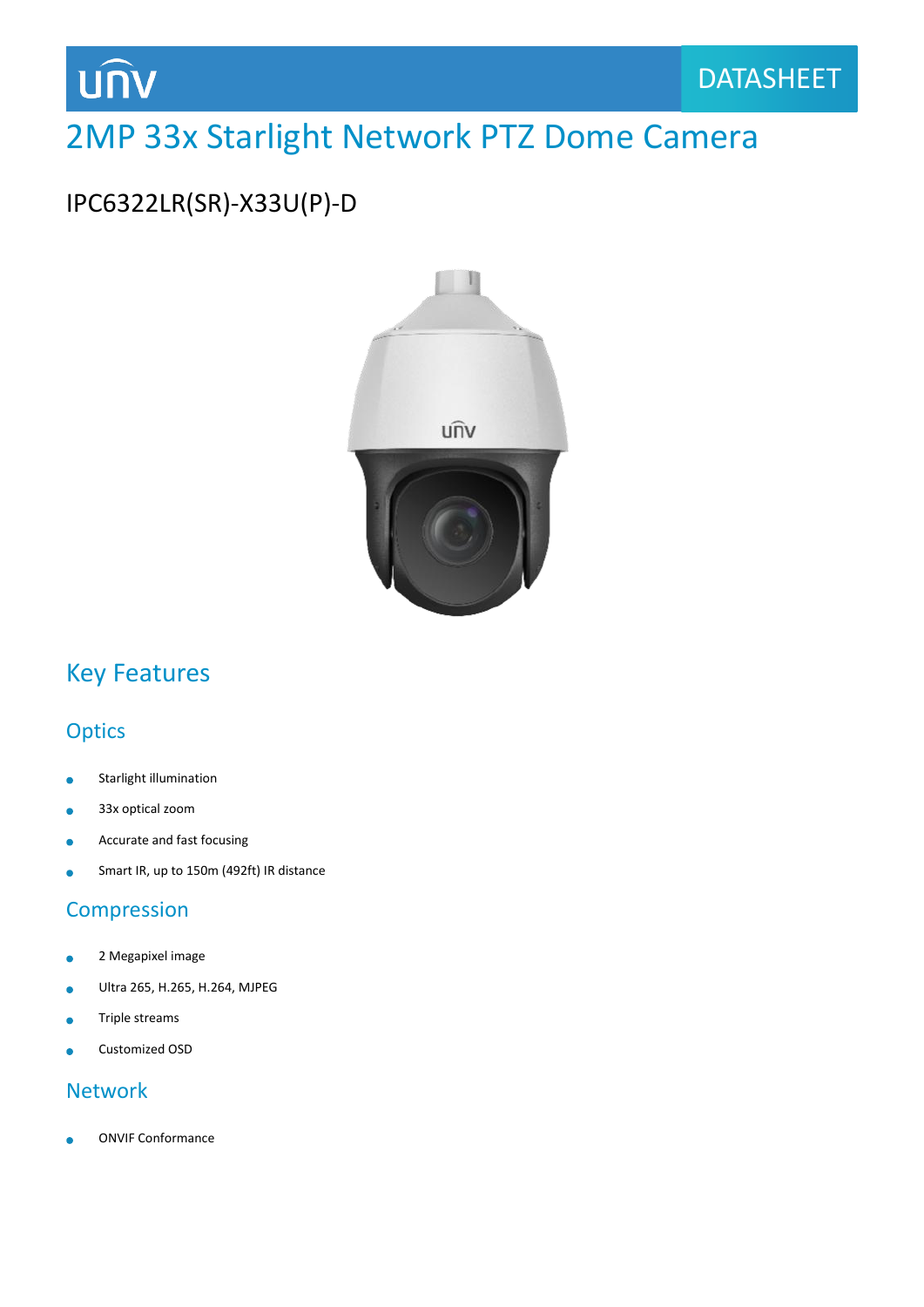

#### **Structure**

- Innovative snow-removing functionality  $\bullet$
- Intelligent temperature control technology  $\bullet$
- 6KV surge protection designed for network interface  $\bullet$
- IP66  $\bullet$

## Specifications

|                         | <b>IPC6322LR-X33U-D</b>                                                                                                      |                   | <b>IPC6322SR-X33UP-D</b> |  |                 |                |
|-------------------------|------------------------------------------------------------------------------------------------------------------------------|-------------------|--------------------------|--|-----------------|----------------|
| Camera                  |                                                                                                                              |                   |                          |  |                 |                |
| Sensor                  | 1/2.8", 2.0 megapixel, progressive scan, CMOS                                                                                |                   |                          |  |                 |                |
| Lens                    | 4.5 ~ 148.5mm, AF automatic focusing and motorized zoom lens                                                                 |                   |                          |  |                 |                |
| Digital Zoom            | 16                                                                                                                           |                   |                          |  |                 |                |
| Optical Zoom            | 33                                                                                                                           |                   |                          |  |                 |                |
| <b>DORI Distance</b>    | Lens (mm)                                                                                                                    | Detect (m)        | Observe (m)              |  | Recognize (m)   | Identify (m)   |
|                         | 4.5                                                                                                                          | 72.9(239.3ft)     | 29.2(95.7ft)             |  | 14.6(47.9ft)    | 7.3(23.9ft)    |
|                         | 148.5                                                                                                                        | 2187.9 (7178.3ft) | 875.2(2871.3ft)          |  | 437.6(1435.7ft) | 218.8(717.8ft) |
| Angle of View (H)       | $56.2^{\circ} \approx 2.6^{\circ}$                                                                                           |                   |                          |  |                 |                |
| Angle of View (V)       | $33.5^{\circ} \approx 1.4^{\circ}$                                                                                           |                   |                          |  |                 |                |
| Angle of View (O)       | $65.4^{\circ} \approx 3.0^{\circ}$                                                                                           |                   |                          |  |                 |                |
| Shutter                 | Auto/Manual; shutter time: $1 \approx 1/100000$ s                                                                            |                   |                          |  |                 |                |
| Minimum Illumination    | Colour: 0.001 lux (F1.5,AGC ON)<br>0 lux with IR                                                                             |                   |                          |  |                 |                |
| Iris                    | Auto/Manual; F1.5 ~ F4.0                                                                                                     |                   |                          |  |                 |                |
| <b>WDR</b>              | 120dB                                                                                                                        |                   |                          |  |                 |                |
| Day/Night               | IR-cut filter with auto switch (ICR)                                                                                         |                   |                          |  |                 |                |
| Digital noise reduction | 2D/3D DNR                                                                                                                    |                   |                          |  |                 |                |
| S/N                     | >52dB                                                                                                                        |                   |                          |  |                 |                |
| IR Range                | UP to 150m (492ft)                                                                                                           |                   |                          |  |                 |                |
| Wavelength              | 850nm                                                                                                                        |                   |                          |  |                 |                |
| IR On/Off Control       | Auto/Manual                                                                                                                  |                   |                          |  |                 |                |
| Defog                   | Digital Defog                                                                                                                |                   |                          |  |                 |                |
| Video                   |                                                                                                                              |                   |                          |  |                 |                |
| Video Compression       | Ultra 265, H.265, H.264, MJPEG                                                                                               |                   |                          |  |                 |                |
| Frame Rate              | Main Stream: 2MP (1920*1080), Max 60fps;<br>Sub Stream: 2MP (1920*1080), Max 60fps;<br>Third Stream: D1 (720*576), Max 60fps |                   |                          |  |                 |                |
| Video Bit Rate          | 128 Kbps~16 Mbps                                                                                                             |                   |                          |  |                 |                |
| ROI                     | Up to 8 areas                                                                                                                |                   |                          |  |                 |                |
| Video stream            | Triple streams                                                                                                               |                   |                          |  |                 |                |
| <b>OSD</b>              | Up to 8 OSDs                                                                                                                 |                   |                          |  |                 |                |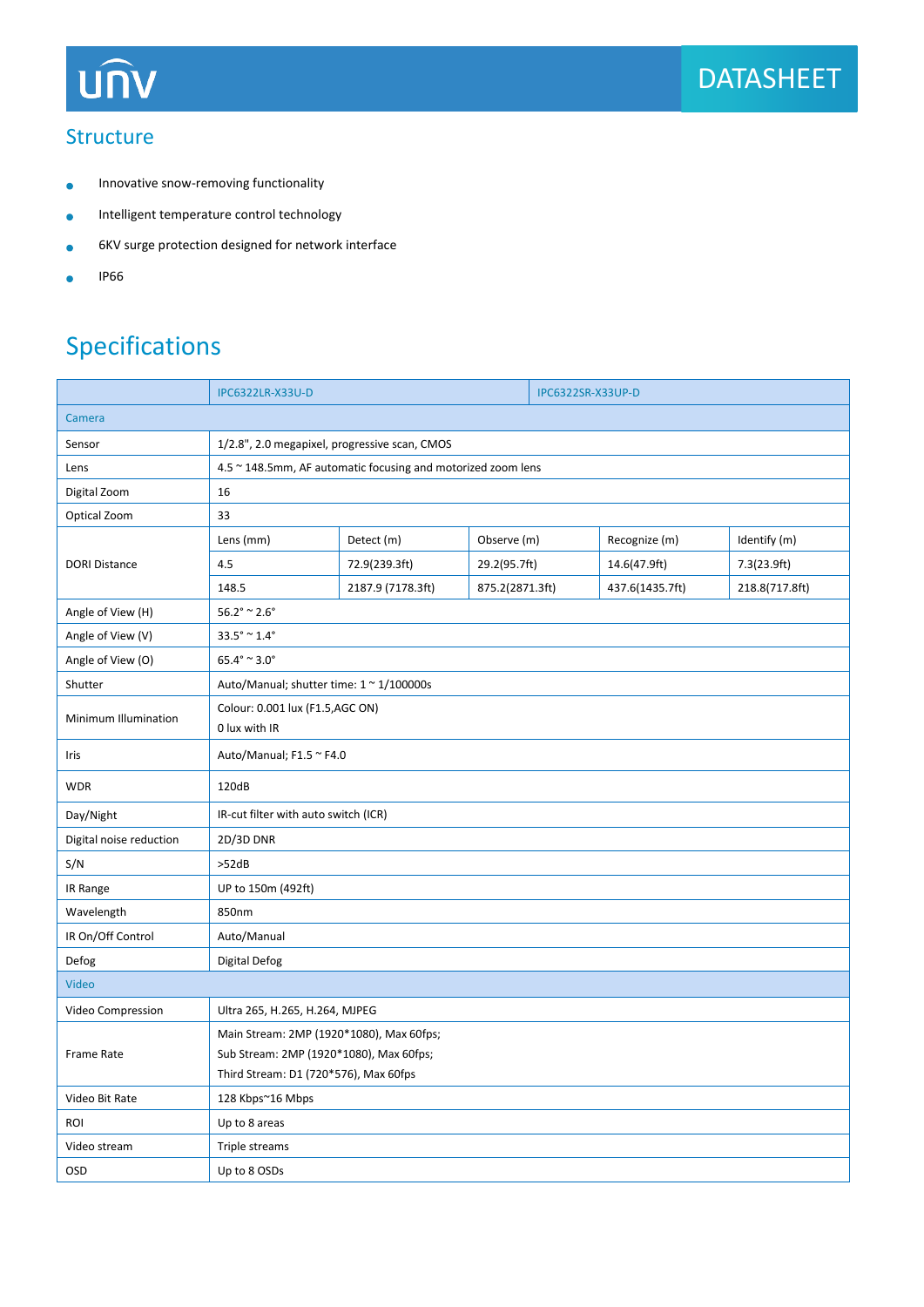# **UNV**

## **DATASHEET**

| Privacy Mask             | 24 Blacks(Up to 8 blacks or 8 mosaics in the same picture)                                                                                              |  |  |  |  |
|--------------------------|---------------------------------------------------------------------------------------------------------------------------------------------------------|--|--|--|--|
| Image                    |                                                                                                                                                         |  |  |  |  |
| White Balance            | Auto/Outdoor/Fine Tune/Sodium Lamp/Locked/Auto2                                                                                                         |  |  |  |  |
| Digital noise reduction  | 2D/3D DNR                                                                                                                                               |  |  |  |  |
| Smart IR                 | Support                                                                                                                                                 |  |  |  |  |
| Flip                     | Normal/Flip Vertical/Flip Horizontal/180°/90°Clockwise/90°Anti-clockwise                                                                                |  |  |  |  |
| <b>HLC</b>               | Support                                                                                                                                                 |  |  |  |  |
| <b>BLC</b>               | Support                                                                                                                                                 |  |  |  |  |
| <b>Smart</b>             |                                                                                                                                                         |  |  |  |  |
| <b>General Function</b>  | Watermark, IP Address Filtering, Tampering Alarm, Alarm input, Alarm output, Access Policy, ARP Protection, RTSP<br>Authentication, User Authentication |  |  |  |  |
| Audio                    |                                                                                                                                                         |  |  |  |  |
| <b>Audio Compression</b> | G.711A, G.711U                                                                                                                                          |  |  |  |  |
| Two-way audio            | Supported                                                                                                                                               |  |  |  |  |
| Sampling Rate            | 8KHZ                                                                                                                                                    |  |  |  |  |
| <b>Storage</b>           |                                                                                                                                                         |  |  |  |  |
| <b>Edge Storage</b>      | Micro SD, up to 256GB                                                                                                                                   |  |  |  |  |
| Network Storage          | <b>ANR</b>                                                                                                                                              |  |  |  |  |
| <b>Network</b>           |                                                                                                                                                         |  |  |  |  |
| Protocols                | IPv4, IGMP, ICMP, ARP, TCP, UDP, DHCP, PPPoE, RTP, RTSP, RTCP, DNS, DDNS, NTP, FTP, UPnP, HTTP, HTTPS, SMTP, 802.1x,<br>SNMP, QoS, RTMP                 |  |  |  |  |
| Compatible Integration   | ONVIF (Profile S, Profile G, Profile T), API                                                                                                            |  |  |  |  |
| Client                   | EZStation<br>Ezview<br><b>EZLive</b>                                                                                                                    |  |  |  |  |
| Web Browser              | Plug-in required live view: IE9+, Chrome 41 and below, Firefox 52 and below                                                                             |  |  |  |  |
|                          | Plug-in free live view: Chorme 57.0+, Firefox 58.0+, Edge 16+, Safari 11+                                                                               |  |  |  |  |
| Pan & Tilt               |                                                                                                                                                         |  |  |  |  |
| Pan Range                | 360° (endless)                                                                                                                                          |  |  |  |  |
| Pan Speed                | $2^{\circ}/s \sim 75^{\circ}/s$                                                                                                                         |  |  |  |  |
|                          | Preset speed: 180°/s                                                                                                                                    |  |  |  |  |
| <b>Tilt Range</b>        | $-15^{\circ} \approx 90^{\circ}$ (auto reverse)                                                                                                         |  |  |  |  |
|                          | $2° \sim 75°/s$                                                                                                                                         |  |  |  |  |
| <b>Tilt Speed</b>        | Preset speed: 80°/s                                                                                                                                     |  |  |  |  |
| Number of Presets        | 1024                                                                                                                                                    |  |  |  |  |
| Patrol                   | Preset patrol, route patrol, recorded patrol                                                                                                            |  |  |  |  |
| Home Position            | Supported                                                                                                                                               |  |  |  |  |
| Interface                |                                                                                                                                                         |  |  |  |  |
| Audio I/O                | Audio cable                                                                                                                                             |  |  |  |  |
|                          | 1 Input: impedance 35kΩ; amplitude 2V [p-p]                                                                                                             |  |  |  |  |
|                          | 1 Output: impedance 600 $\Omega$ ; amplitude 2V [p-p]                                                                                                   |  |  |  |  |
| Alarm I/O                | 2/1                                                                                                                                                     |  |  |  |  |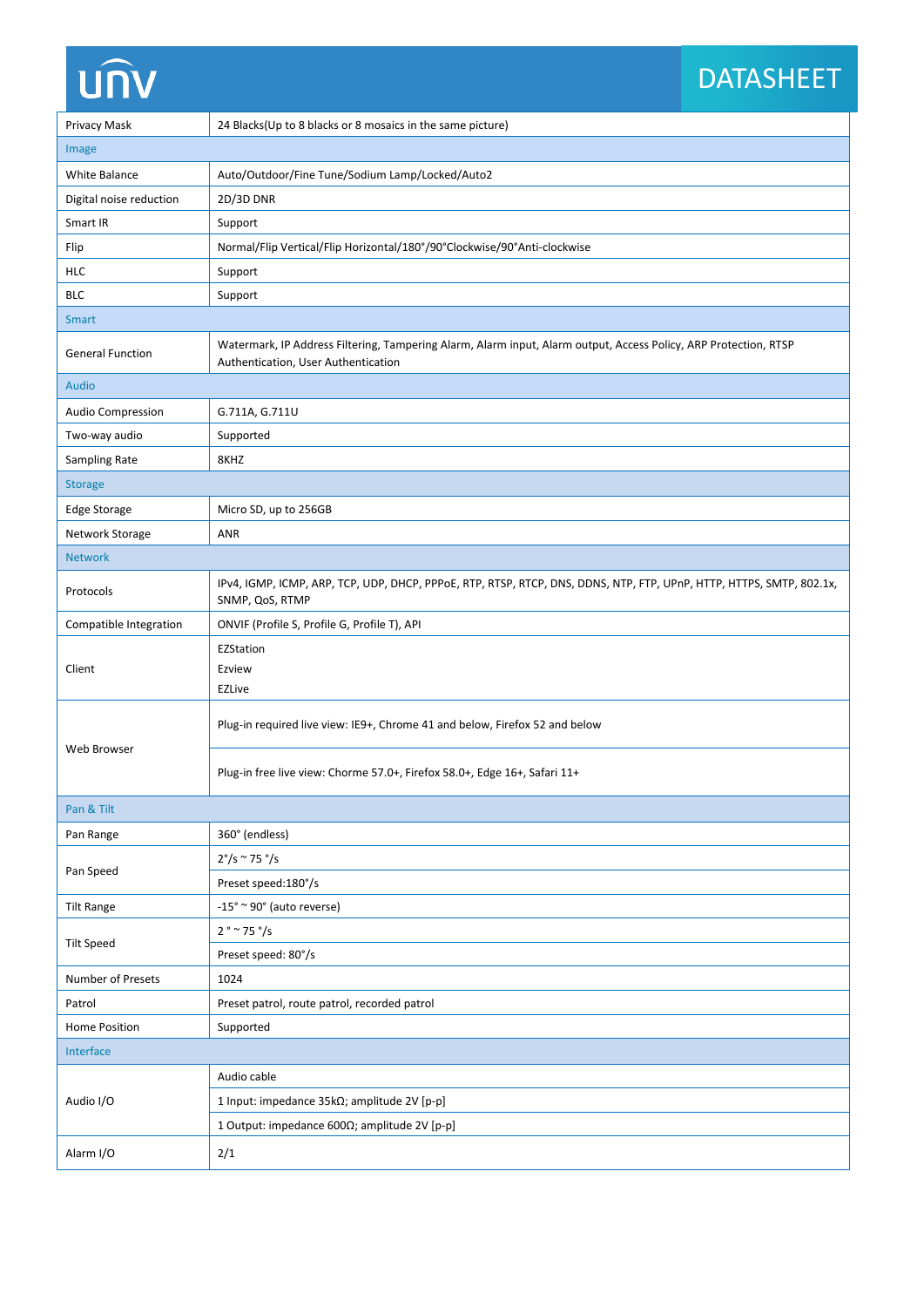# **UNV**

## DATASHEET

| Serial Port                   | 1 RS485                                                                |                                |  |  |  |
|-------------------------------|------------------------------------------------------------------------|--------------------------------|--|--|--|
| Network                       | 1 RJ45 10M/100M Base-TX Ethernet                                       |                                |  |  |  |
| Video Output                  | <b>BNC</b>                                                             |                                |  |  |  |
| <b>Certifications</b>         |                                                                        |                                |  |  |  |
|                               | CE: EN 60950-1                                                         |                                |  |  |  |
| Certifications                | UL: UL60950-1                                                          |                                |  |  |  |
|                               | FCC: FCC Part 15                                                       |                                |  |  |  |
| General                       |                                                                        |                                |  |  |  |
| Power                         | DC 12V±10%                                                             | DC 12V±10%, PoE (PSE Required) |  |  |  |
|                               | Power consumption: Max 22W                                             |                                |  |  |  |
| Dimensions ( $\emptyset$ x H) | $\emptyset$ 220 x 369mm ( $\emptyset$ 8.7" x 14.5")                    |                                |  |  |  |
| Net Weight                    | 3.4kg (7.5lb)                                                          |                                |  |  |  |
| Material                      | Body: metal + plastic                                                  |                                |  |  |  |
|                               | Front cover: plastic                                                   |                                |  |  |  |
| <b>Working Environment</b>    | -40°C ~ 65°C (-40°F ~ 149°F), Humidity: $\leq$ 95% RH (non-condensing) |                                |  |  |  |
| <b>Storage Environment</b>    | -40°C ~ 70°C (-40°F ~ 158°F), Humidity: $\leq$ 95% RH (non-condensing) |                                |  |  |  |
| Ingress Resistant             | <b>IP66</b>                                                            |                                |  |  |  |
| Surge protection              | 6KV                                                                    |                                |  |  |  |

## Dimensions